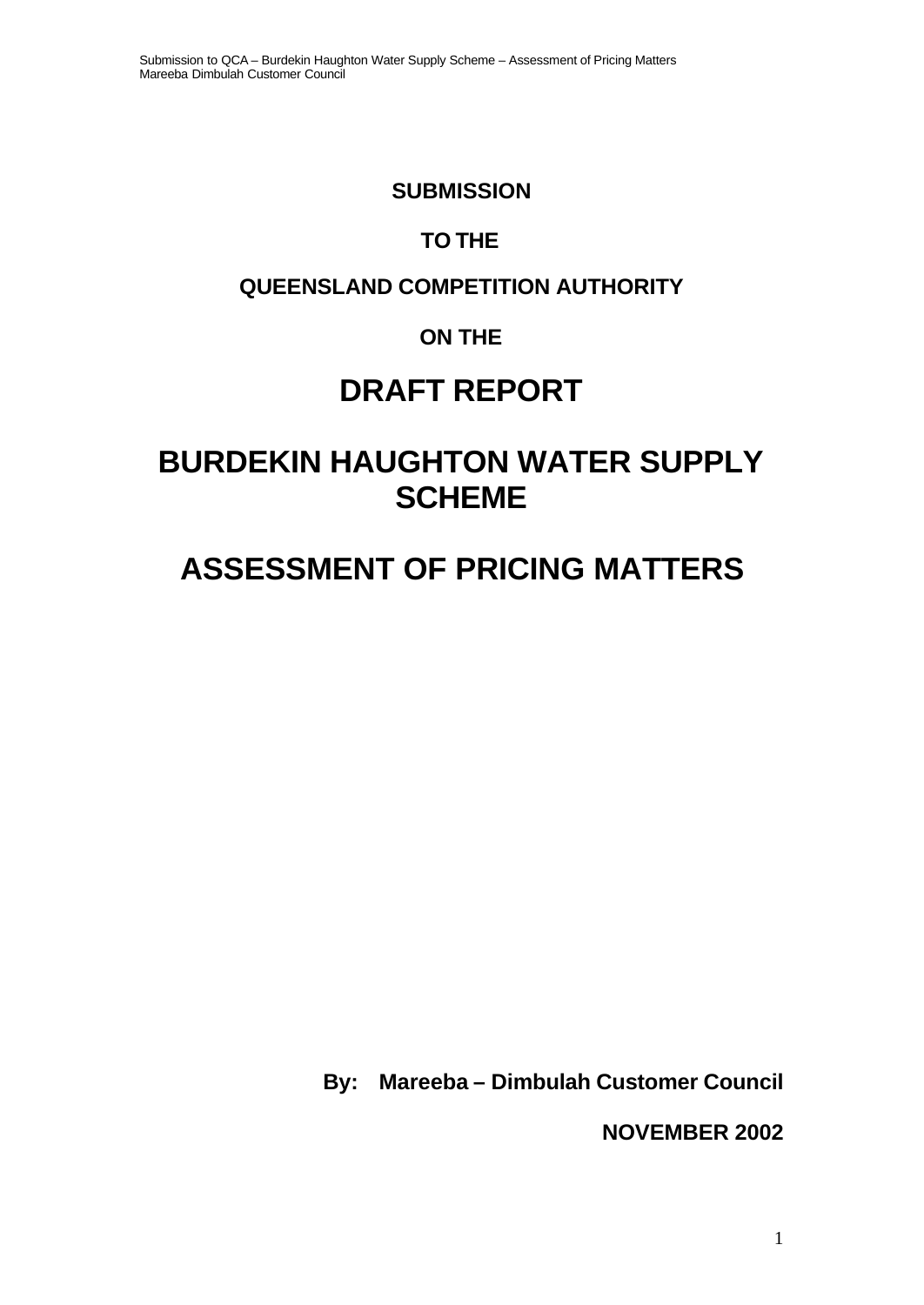## **1.0 COMMENTS OF A GENERAL NATURE**

We understand the reason for the *QCA* to have accepted the 'lower bound costs' given the specific Minister's direction provided to *QCA* in the instance of the Burdekin irrigation water pricing regime. However, we believe this direction compromises the validity of the review process. We seek assurance from the *QCA* that lower bound costs will in fact be the captured within price path reviews.

It is of considerable concern to irrigators in the Mareeba Dimbulah Water Supply Scheme that the *QCA* has in many (if not most instances) ruled in favour of the position adopted by *BRIAC*. This in itself should provide Government with a clear understanding of the reasons for the degree of mistrust that exists between *SunWater*, Government and Irrigators.

The following comments are provided on a 'Section' basis to align with the various sections of the *QCA's Draft Report*.

# **2.0 BACKGROUND**

The Draft Report identifies that the 1980 *Report on Establishment of the Burdekin River Project Undertaking expected a 2.05% real return on the net capital cost of the Scheme*. If this point is to be highlighted then it should immediately be followed by the comments that the scheme in 1980 took on a significantly different development configuration with equally differing revenue streams. It is also noted that discussion of future staging for hydropower generation receives scant mention, yet this also was to be a significant revenue stream for the scheme.

It is perhaps interesting to note that in relation to discussion regarding dividends from irrigation schemes the *Report on Proposals for Water Conservation and Irrigation Development in the Mareeba – Dimbulah Area, Presented to Parliament (MDIA Report), January 1952* states that in this instance that:

> *It is also proposed that the interest and redemption charges on the capital cost of the works shall be met from consolidated revenue and not charged to the Irrigation Area Trust fund. Any surplus of revenue over operation, maintenance and management costs may, unless required by the Commissioner for further construction, works or replacement of works or for payment to a Reserve Fund be paid to the Treasury as a contribution towards interest and redemption charges. (Nimmo, 1952, P vi)*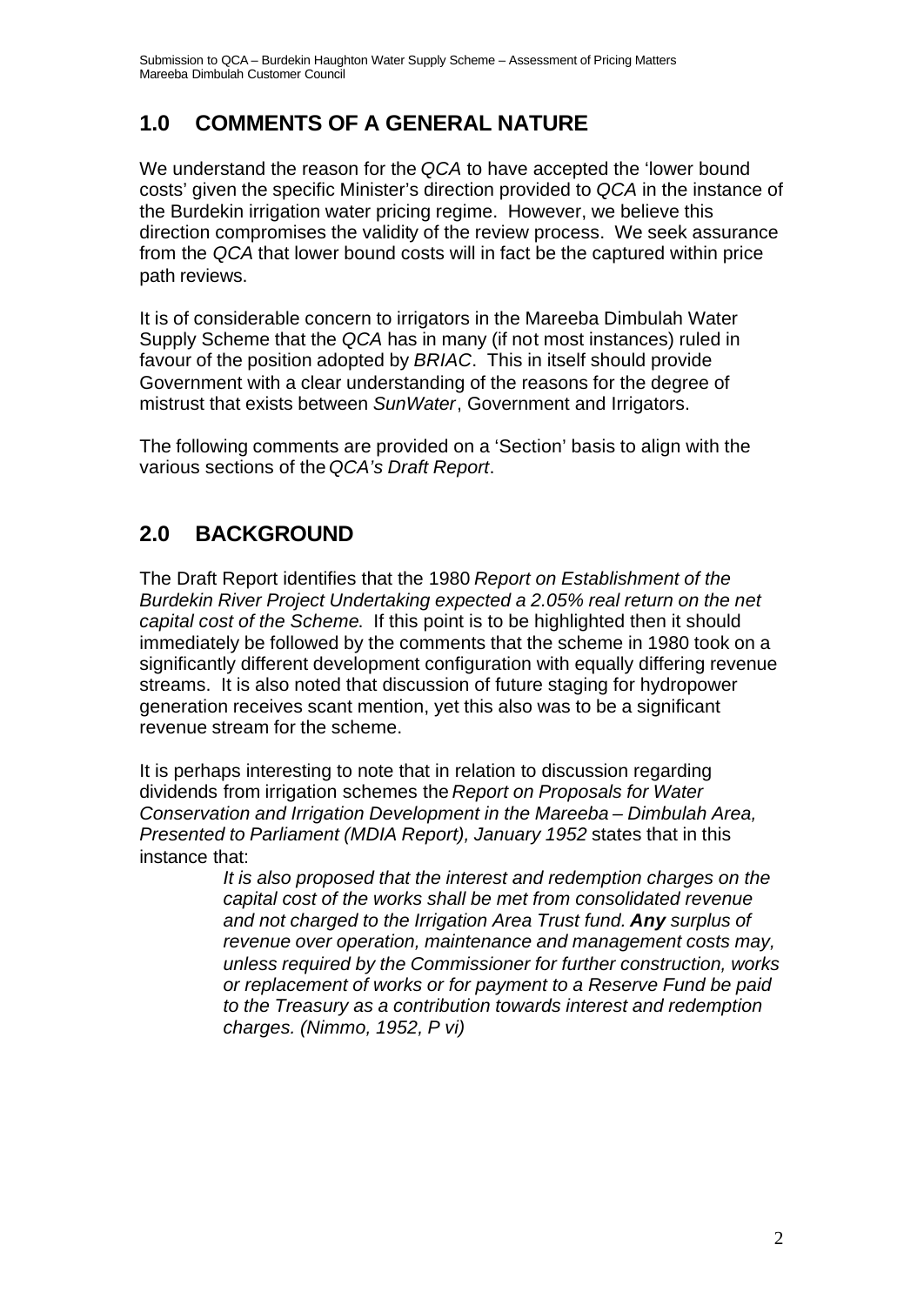This report also states that:

*…experience with large irrigation schemes in other States has shown that it is necessary for the Government to meet all annual charges other than those with respect to maintenance, operation and administration. (P 4)* and that:

*It is not possible in any large irrigation project to meet all annual charges from direct revenue. Charges for water and drainage must be fixed at rates that farmers can be reasonably expected to meet. (P 11)*

As far as we are aware permanent trading of water entitlements is not yet available in the Burdekin. Perhaps the *Integrated Planning Act* should also be mentioned on page 12 of the report.

## **3. CAPITAL CONTRIBUTIONS**

The *Draft Report* states that, *with respect to the Commonwealth and State funding of the Scheme, available information indicates that the focus of these parties was on funding the Scheme, not providing future pricing benefits to water users. (P15)* Yet in the case of the *MDIA Report* it is stated that:

*… direct revenue from the proposed Mareeba-Dimbulah project will be sufficient to make some contribution towards annual capital charges but it is considered essential that the remainder of such charges be met by the State or State and Commonwealth together, both of which will receive a substantial indirect return from the Project. (Nimmo, 1952, P4)*

This report goes on to state that:

*In Victoria and New South Wales it has been found necessary for the State to meet the whole of the capital charges involved in the construction of headworks and conveyance of water to the farm boundary, and this practice is becoming general in all countries….. However, it is on the indirect return represented by the increased value of production that the project should be judged. From the results of irrigation on a large scale in Victoria, it has been estimated that forty (40) percent of the increased value of production from an irrigation project accrues to the Commonwealth and State Governments directly in water charges and indirectly in fares, freights and taxes….. It may perhaps be greater and a substantial proportion of it will go to the Commonwealth Government. (Nimmo, 1952, P12)*

This report then goes on to show the indirect returns to Government as a percentage of capital expenditure. As such it would be reasonable to infer that such benefits were viewed by the Governments of the day to be a contribution to capital.

Reference is made to equity in relation to *return on capital for assets that have already been funded by them or by government on their behalf. (P16)* As evidenced above it is apparent that in the case of the Mareeba Dimbulah Irrigation Area (MDIA), capital contributions took on a broader form than that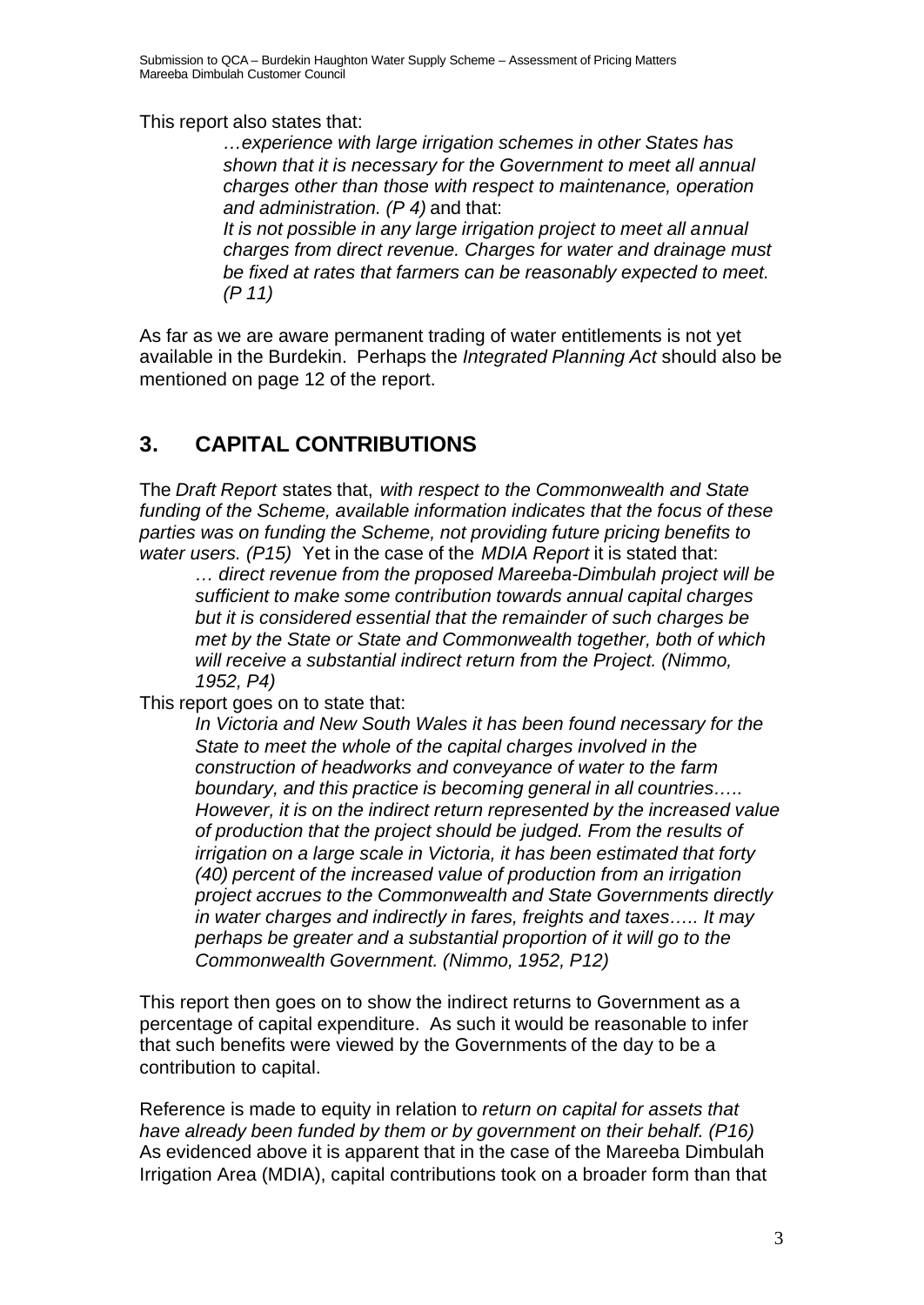enunciated in the *Draft Report*. We believe the position adopted by Government in relation to the MDIA is representative of most, if not all, irrigation schemes in the State. We note that in *NSW IPART* valued all bulk water assets developed prior to 1997 at zero *(P16)* i.e. sunk costs. The *QCA* offers no particular reasons why this is not the case for the Burdekin.

*Sunk costs refer to those costs which have already been incurred, hence they are not incremental cash flows and should not affect future investment decisions. (Levy & Sarnat, 1994, P122)*

Given the above, we believe there is little doubt that *IPART's* position is valid in relation to dealing with long past investment decisions. If the *QCA* maintains its position, then it needs to be supported with sound reasoning.

The *Draft Report* notes that, *the Burdekin Scheme was treated as an integrated Government land and water development project. (P18)* Perhaps it should be highlighted that in terms of the original intent of this project, in addition to the afore mentioned, it was also to integrate hydropower generation, and tourism opportunities.

The access roads referred to in the *Draft Report*, whilst being acknowledged as necessary to the development of the Scheme were always envisaged as being handed over to the Shire Council for the benefit of tourism and the wider community.

Whilst it is pleasing to see the *QCA* supporting the position of BRIAC in that it is an integrated Scheme and surpluses from auctions of land are seen as a contribution to capital, it is of considerable concern that NR&M could have seen it any other way *(P23)*. *NR&M's* position will only further fuel the mistrust that is felt by irrigators.

'Capacity to pay' issues are discussed on page 24 and reference is made to the *Sugar Industry Act 1991*. In relation to this matter the *Draft Report* should reference the *Sugar Industry Act 1999* as this was the current legislation at the time of determining the current 'Price Path'. The deregulation of the Australian sugar industry began in 1989 and was completed dramatically under *National Competition Policy* in 1996.

Previously, farmers received a premium for sugar sold domestically. Since deregulation, the price of sugar to the Australian consumer has increased 26% and the price to the farmer and miller fallen 25%. The trade off for deregulating the industry was that the Government would deliver a 'level playing field' in terms of world trade in sugar. The likelihood of such an outcome in the short to medium term is highly unlikely. As such, one of the largest single actions impacting on cane growers' capacity to pay has been Government action. Increases to water charges whilst at the same time reducing the earning potential of farming operations is at the root of the ongoing dispute over water charges.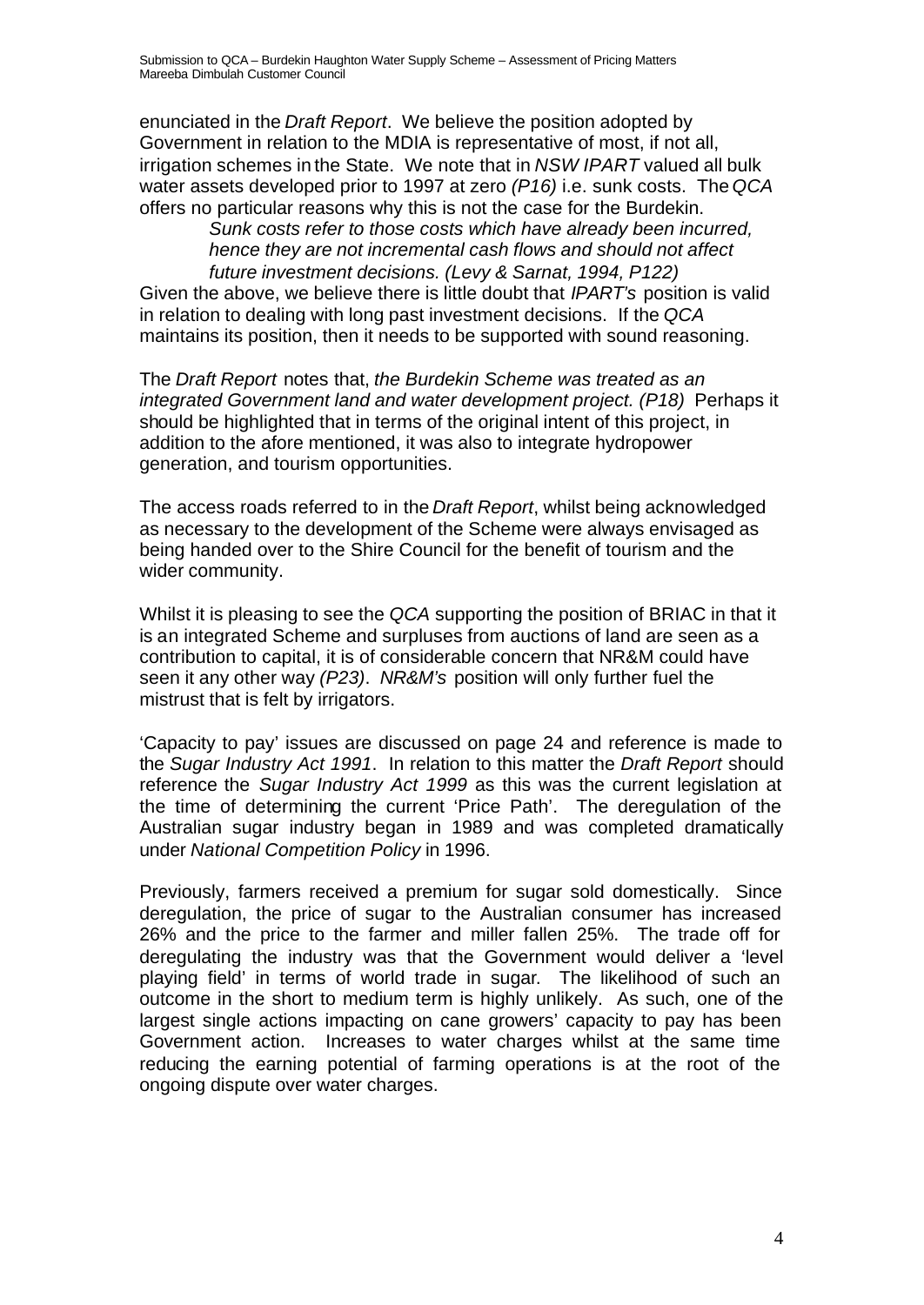The *QCA (P27)* indicates that the Sugar Mill Levies were not capital contributions. The *QCA* suggests that this is supported by the recurrent nature of the levy. We would like to emphasise that just because a charge is recurrent is no evidence whatsoever that it is not a contribution to capital. We would suggest that there is probably 10 million home mortgage holders that would support such an assertion. It was also our understanding that the Federal Court decision in relation to the Mill Levies found the Levies to have no supporting basis in legislation – and as such, was largely illegal. This being the case we would suggest that given that levies were not refunded and given revenue from water sales was more than meeting operational, maintenance and depreciation costs; that these funds should be considered whatever the contributor believed/determined them to be. In this instance they have indicated them to be contributions to capital.

*SunWater* contends *(P28)* that, the specific purpose of Commonwealth grant funds was to fund the *Burdekin Falls Dam without impacting on other State programs*. To assist clarify this matter the *QCA* sought advice from the *Commonwealth Department of Agriculture, Fisheries and Forestry* that effectively indicated water pricing matters were a matter of the State jurisdictions. Without the contribution by the Federal Government the Burdekin Scheme would never have been undertaken. We would like to highlight that the effect of not considering these contributions as a capital contribution to the scheme is, in effect conferring a further benefit to the State by having these funds considered as part of the capital financing the project. Such a situation would impact on other State programs – albeit positively. As such it would be counter to the *SunWater* position stated above. As with most, if not all, irrigation schemes around the State, Federal funds were used to fund the development of such schemes. We have no doubt that such funding was a clear contribution to capital. It was provided specifically for the development of the Burdekin Scheme i.e. to meet capital costs.

The *QCA* contends *(P30)* that 'capacity to pay' is the principle basis for pricing determinations, i.e. ahead of commercial pricing principles. This is supported by the previous extracts from the *MDIA Report (Nimmo, 1952)*.

The *QCA (P33)* agrees with the position stated by SunWater, that irrigator payments were never linked to any particular water infrastructure asset. This would appear to be at odds with previous statements in relation to meter outlets (P26 Section 3.6). In these cases irrigators made specific payments to cover the purchase and installation of water meters or *PA* outlets associated with the irrigator's property.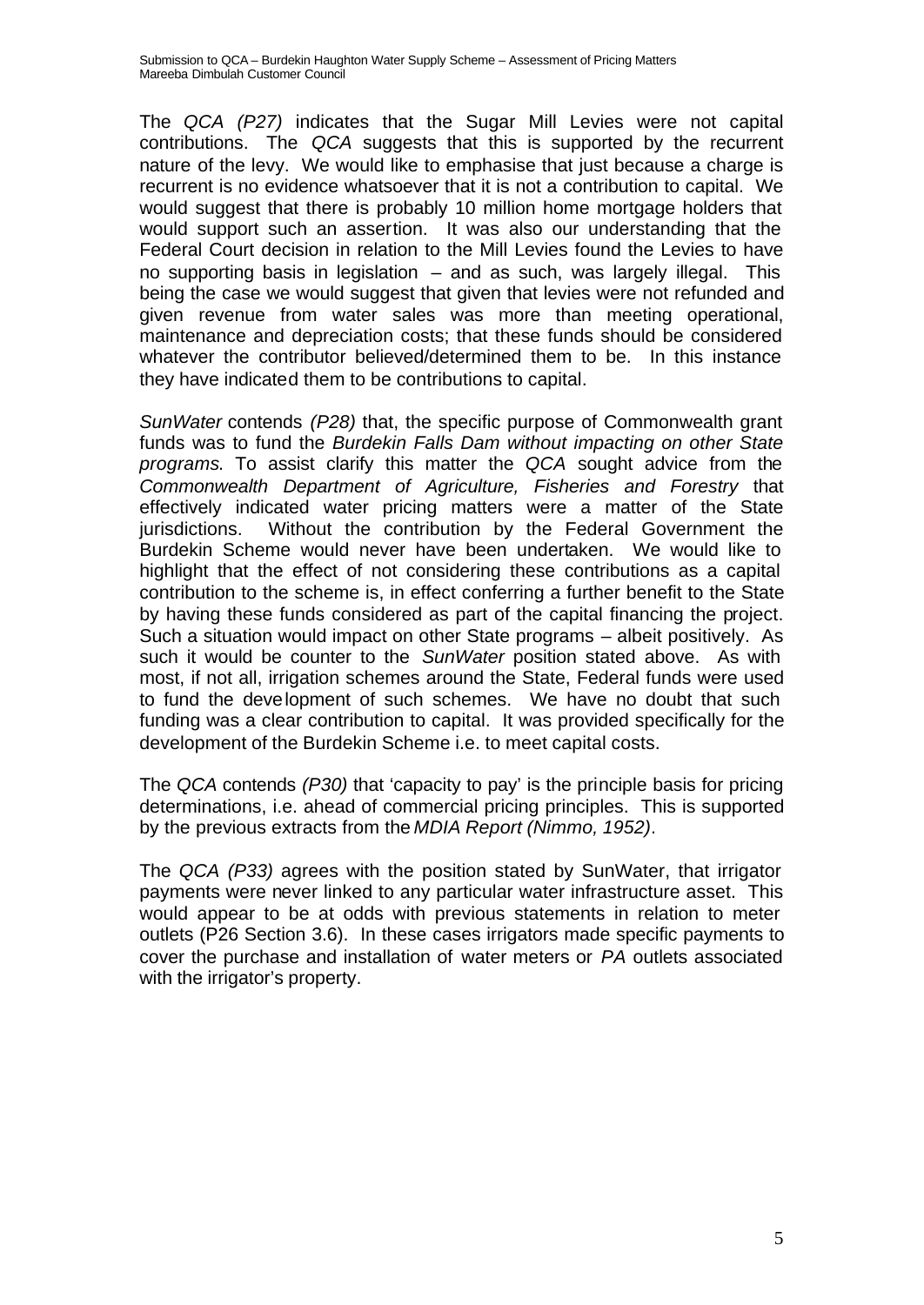#### **4. UNACCOUNTED FOR CAPITAL**

In Section 4 *(P35)* of the *Draft Report* a methodology is discussed to 'strip out' the redundant assets, over-engineering and excess capacity. It is duly acknowledged that such a process is fraught with difficulties. Rather than attempting to remove such excesses from the equation, we believe a more valid approach would have been to leave these elements in the equation, but, in addition add the other expected revenue streams (e.g. additional water and land sales, hydropower, tourism, etc) and costs (land resumptions, etc) that constituted the basis on which funding of the project was provided.

For example the unutilised yield from the Burdekin Falls Dam means that the storage volume could be significantly reduced to meet the current required yield. As such a reduced Full Storage Level would translate to less land needing to be resumed, less survey needs, fewer Real Property Plans, less clearing, smaller main embankment, smaller saddle dam, less foundation treatment, changes to road deviations etc. This would require a redesign of the most elements associated with the storage and its associated infrastructure. I would consider this well outside the brief provided to SKM.

Once again the *Draft Report* acknowledges the NSW approach in valuing all assets in place prior to July 1997 as \$0 (P37). As noted previously we support *IPAT's* position. It is noted that there is no discussion in regard to the approach taken in Victoria, Western Australia or South Australia. We understand that their approach roughly aligns with that adopted by NSW. As such the Queensland approach tends to be totally out of step with the rest of Australia.

The *Draft Report (P39)* notes that some assets were not included in the DORC prepared by *Arthur Anderson*. Whilst we accept this principle we maintain these to be also sunk costs. In addition we would like to highlight that whilst these costs could be attributed against the project their relative costs should not solely be slated against costs associated with providing irrigation water to irrigators i.e. there is a wider community benefit that must be acknowledged if this line is to be pursued. The *NCP's Third Tranche Assessment Framework (2001)* clearly has the need for the removal of crosssubsidies as an outcome. In this sense to follow the same line irrigators would in effect be subsidising a wider community benefit that under the *NCP's Third Tranche Assessment Framework* has the capacity to be acknowledged with an appropriate *Community Service Obligation (CSO)*.

*Where cross-subsidies continue to exist, they are to be made transparent. (NCC, 2001, P8.4)*

It would seem then if the *QCA* does not treat costs as sunk that they should at least make transparent those wider community benefits that are effectively paid for by irrigators. We maintain that the establishment of a *CSO* as discussed above would *not undermine the overall policy objectives of the strategic framework for the efficient and substantial reform of the Australian water industry. (NCC, 2001, P8.9) In fact we believe the establishment of a CSO for such community benefits would enhance the policy objectives.*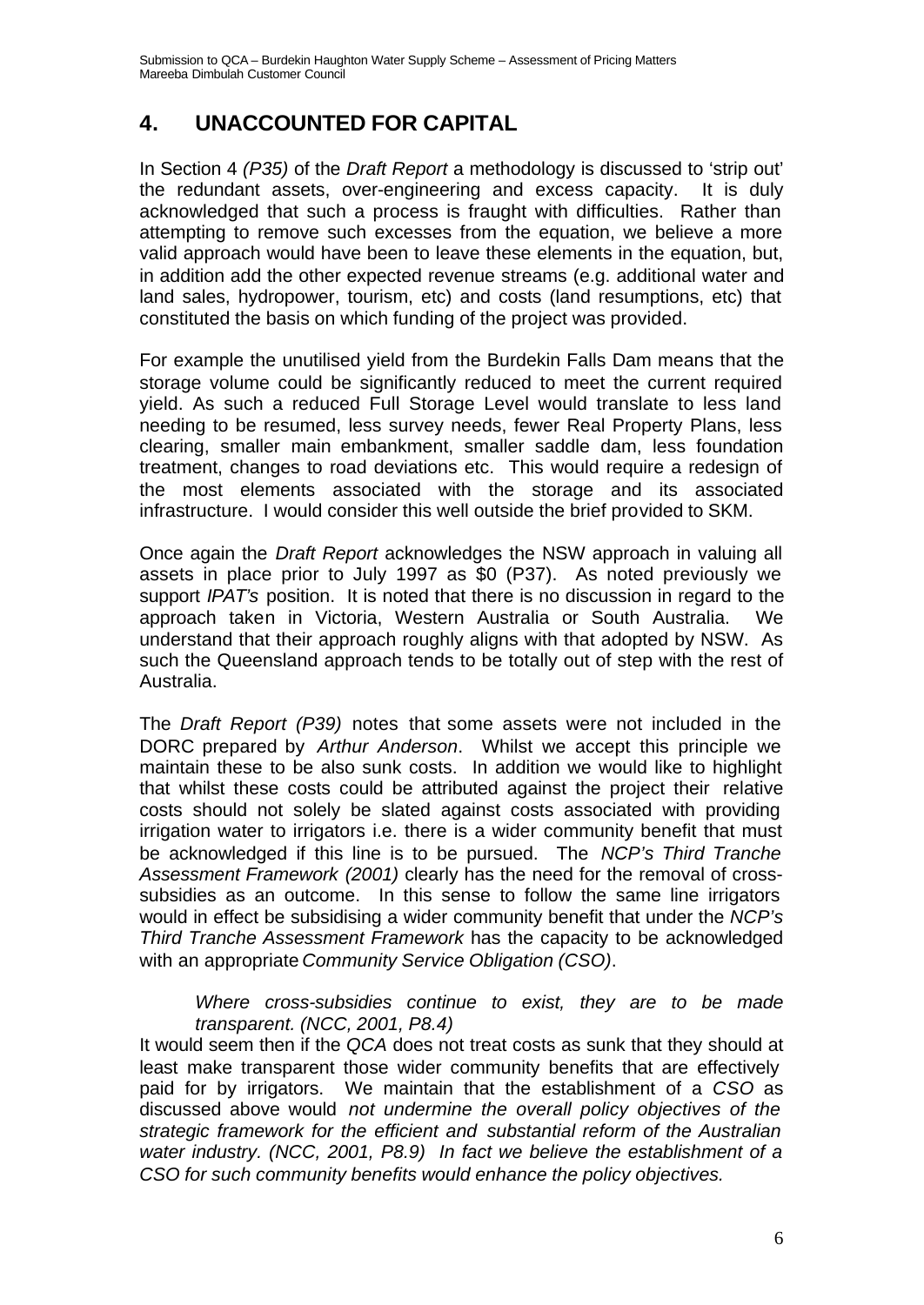We also maintain that a *CSO* should also be acknowledged for costs associated with roadwork to both Burdekin Falls Dam and 'general access roads, flood mitigation and recreation'. By the same token revenue from recreational assets should also be considered. As such references such as, *"The Authority considers that, for irrigators in the Burdekin Scheme, the capital not accounted for by capital contribution was \$207.0 million as at October 2000," (P55)* would be more accurate if reference to irrigators was removed, i.e. *The Authority considers that, in the Burdekin Scheme, the capital not accounted for by capital contribution was \$207.0 million as at October 2000.*

What has been highlighted in the discussion regarding 'capacity to pay' *(pp 56-60)* is that all parties' projections on future sugar price have proven to be considerably inaccurate. However, the authority draws no conclusion as to the irrigators' capacity to pay based on the actual prices achieved over the past few years since the development of the 'Price Path' and current projections over the life of the Price Path. To imply that such an approach would be invalid because SunWater did not have the opportunity to benefit from past better performances of the world sugar price is of no relevance. We believe this is a significant shortcoming of the Draft Report.

## **5. WEIGHTED AVERAGE COST OF CAPITAL**

*Section 5.1* and *5.2 (pp 61-62)* discusses the concept driving 'rate of return'. We would like to highlight that the Burdekin as with the MDIA is based around past investment decisions by the Government of the day. The discussion regarding supply and demand concepts for past investment decisions are irrelevant, as the capital was attracted many years ago (early 1950's in the case of the MDIA).

We would like to highlight that in many cases the infrastructure (such as dams etc) is long life assets and that calculations on depreciation of such assets is extremely theoretical. For example we may pick 200 years as the operational life of Burdekin Falls Dam – but with a suitable maintenance program it could well be 300 or even 400 years. As such the timing for major investment decisions is far from precise.

We suggest that whilst acknowledging wider community benefits there still remains a significant gap between the costs of maintaining storage and distribution systems in perpetuity to setting a rate of return that effectively provides *SunWater* capacity to fund major investment decisions into the future. We prefer the concept of maintaining the infrastructure in perpetuity as the later provides *SunWater's* with the capacity to provide a dividend to Government without tying funds to a necessary infrastructure investment. This later arrangement has the capacity for Government to double dip i.e. at some point in the future a major pipeline may require replacing, but over the previous 10 years *SunWater* has provided a dividend to Government making it unable to fund such a project. Does Government then tell *SunWater* that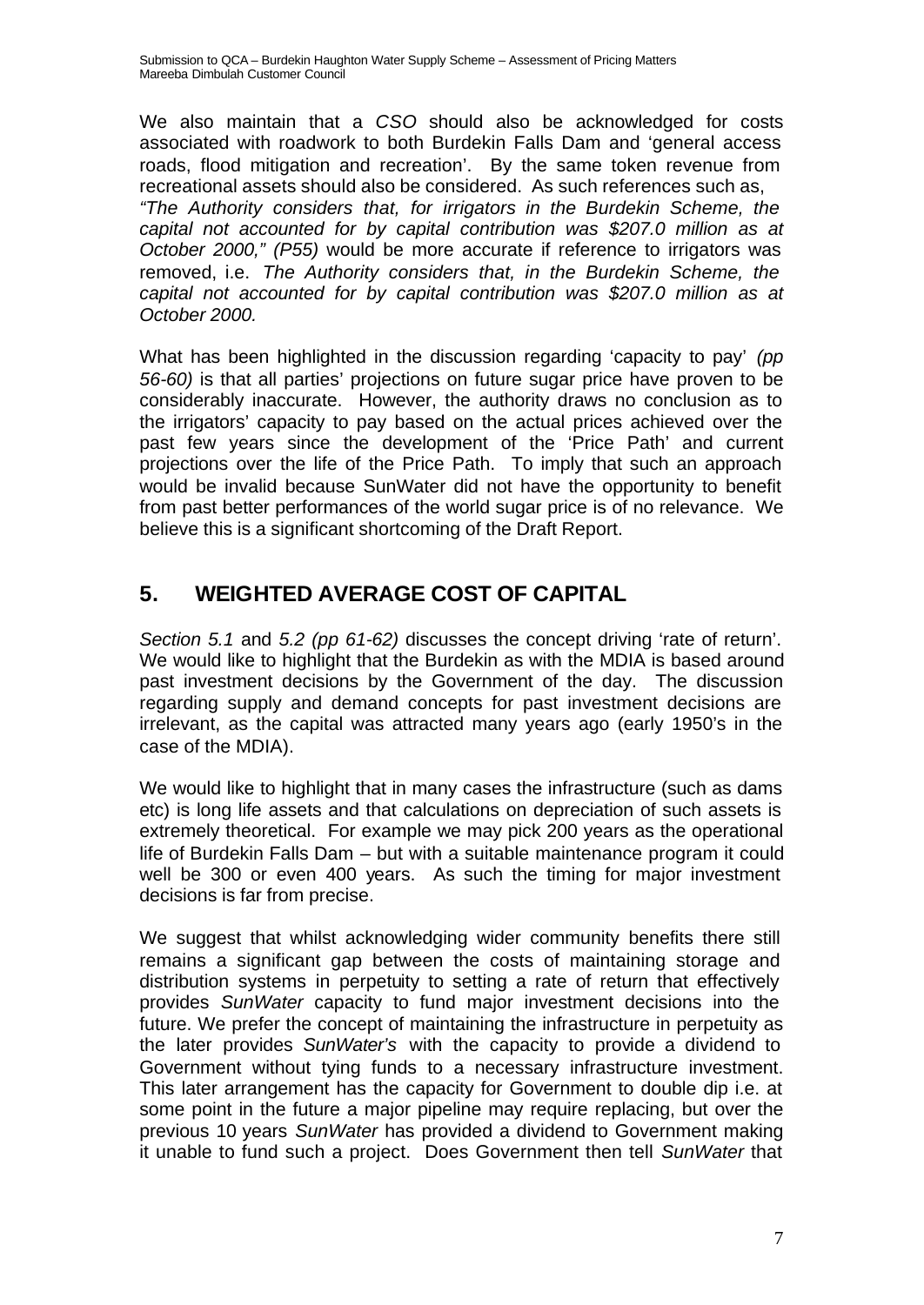they will need to increase prices or garner further contributions from irrigators?

Given the lack of trust that exists between irrigators, SunWater and Government, maintaining storage and distribution systems in perpetuity sets the appropriate intent. The Deputy Prime Minister in a speech to the National Party Federal Council on the 15<sup>th</sup> September 2002 said,

*This financial year, we* [the Federal Government] *will pay the States, as we have for several years, getting on \$1 billion under the National Competition Policy. The States do not appear to have grasped the moral and political imperative that they should be prepared to use that money, or parts thereof at least, to provide compensation and adjustment assistance to the affected industries, not just spend it in their State capitals…..*

*the Government is seriously considering recasting the National Competition Policy system, to require the States to recognise the legitimate property rights of farmers and their communities. It is time the States met their responsibilities in the interests of fairness, of justice, of equity…….*

The Deputy Prime Minister acknowledges the general drift of the States away from the intent of *NCP* reforms and in so doing supports the irrigators' position. He followed up his previous comments in this regard with his address to the *Salinity and Water Quality Roundtable* at Mildura on the 28<sup>th</sup> October, when he said in relation to water reforms;

…one of the reasons that we haven't made the progress that some people would like us to have made, is that a proper framework for the fair and equitable treatment of affected communities was not properly hammered out. It's having economic, social, and, I think, environmental impacts. So far the States have essentially refused to compensate landholders for their loss of water rights or provide them with adjustment assistance……They are expecting rural Australia to bear the full cost of moving Australia agriculture toward sustainability, even though we have all benefited from the wealth generated by the farm sector…. I want to say to you that the moral responsibility for compensation lies with the States….In the face of what I see as a serious failure of political and moral will, we are seriously considering recasting the National Competition Policy system, to require the States to recognise the legitimate property rights of farmers and their communities. The States would have to meet their responsibilities, or put their ongoing funding at risk.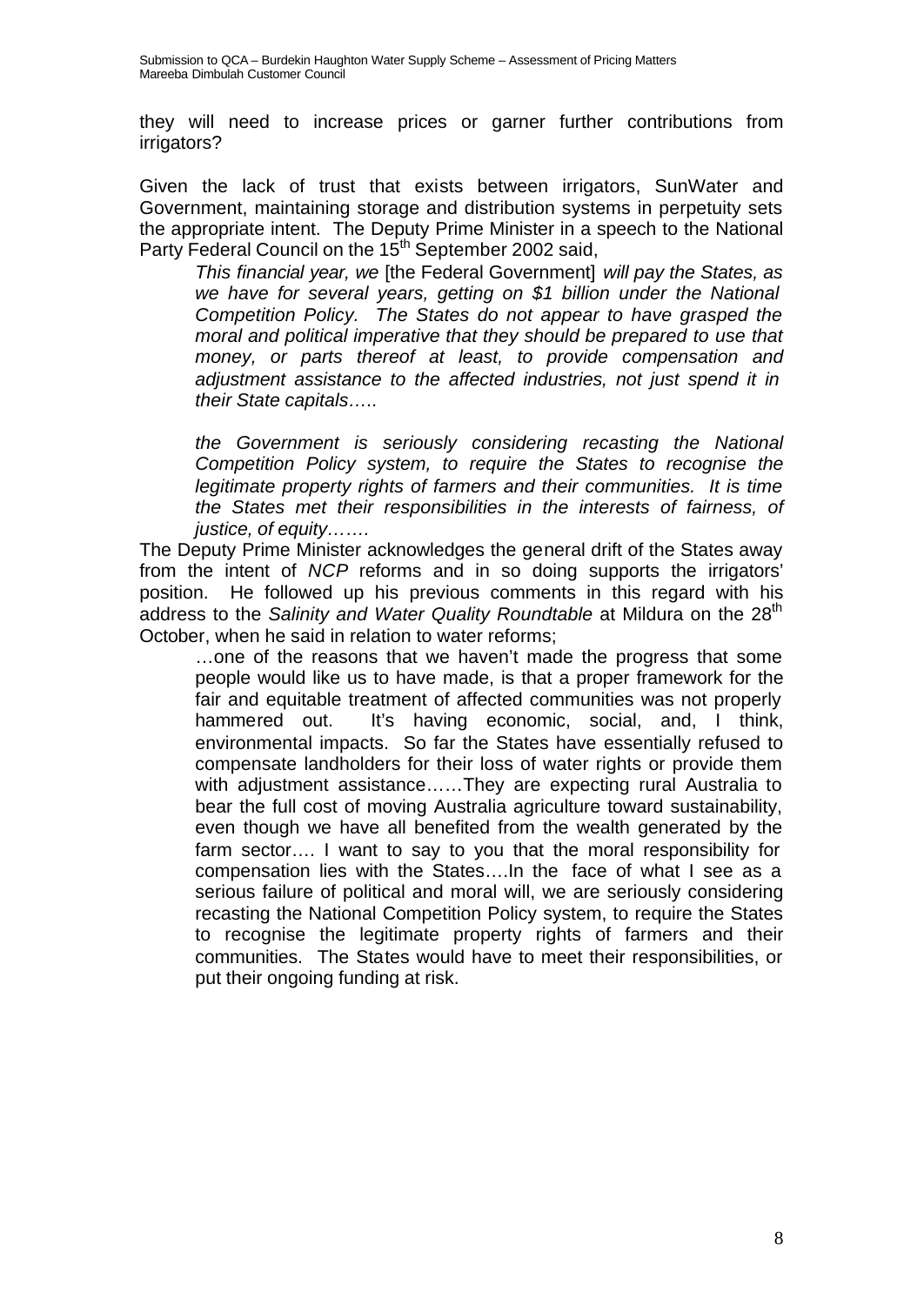Queensland Treasury has established guidelines for investment decisions in water infrastructure.

*These guidelines apply to Queensland Government departments, statutory authorities and commercialised business units that are contemplating investments in water infrastructure. The guidelines are also applicable to a Government Owned Corporation (GOC) or a private sector entity where a request is made to the Queensland Government or where the Queensland Government is requested to assume some level of project risk. (Queensland Government, 2002, P2)*

These Guidelines also identify opportunities for *CSO* contributions to projects. We see no reason as to why SunWater should be considered outside these existing guidelines for future investment decisions. We also note that these Guidelines were in place at the time of developing the Price Path.

The *QCA* on page 64 indicates that:

*Government equity investments are not costless or riskless. The Government does face an implicit cost or opportunity cost from funds invested in BRIA infrastructure and these investments do involve risk.*

We would like to highlight that the *Treasury Guidelines* previously mentioned provide the framework for this. However, we would ask that the *QCA* keep this concept in context and perhaps consider those Government investments in the footbridge over the Brisbane River, upgrade to Lang Park, investment attraction package to Virgin Blue, investment attraction package to Queensland Magnesium etc.

We do have a few issues in regard to the *QCA's* discussion on *Market Risk Premium* (pp 70-73). We believe that this concept is already reflected in the afore mentioned *Guidelines* with further details available in the *Queensland Treasury Project Evaluation Guidelines (March 1997)*. It would seem illogical that the *QCA* usurp the existing Guideline documents that reflect Government policy. We also fail to see the relevance of utilising information from the UK in assessing market risk premium as the UK water industry operates within a significantly different market environment.

## **6.0 EXCESS RETURN ON CAPITAL**

As previously stated, we do not believe a review of 'Pricing Matters' can be adequately undertaking without considering the veracity of the 'Lower Bound Costs'.

Consultants were engaged by the *Water Reform Unit* to undertake a Benchmarking Study of what was then *State Water Projects'(SWP)* operation. *SWP* was benchmarked against *Golburn Murray Water* and *Southern Rural Water*.

Irrigators in the

MDIA were advised that schemes all over Australia were looked at and these two were picked for a wide range of reasons, other than just because the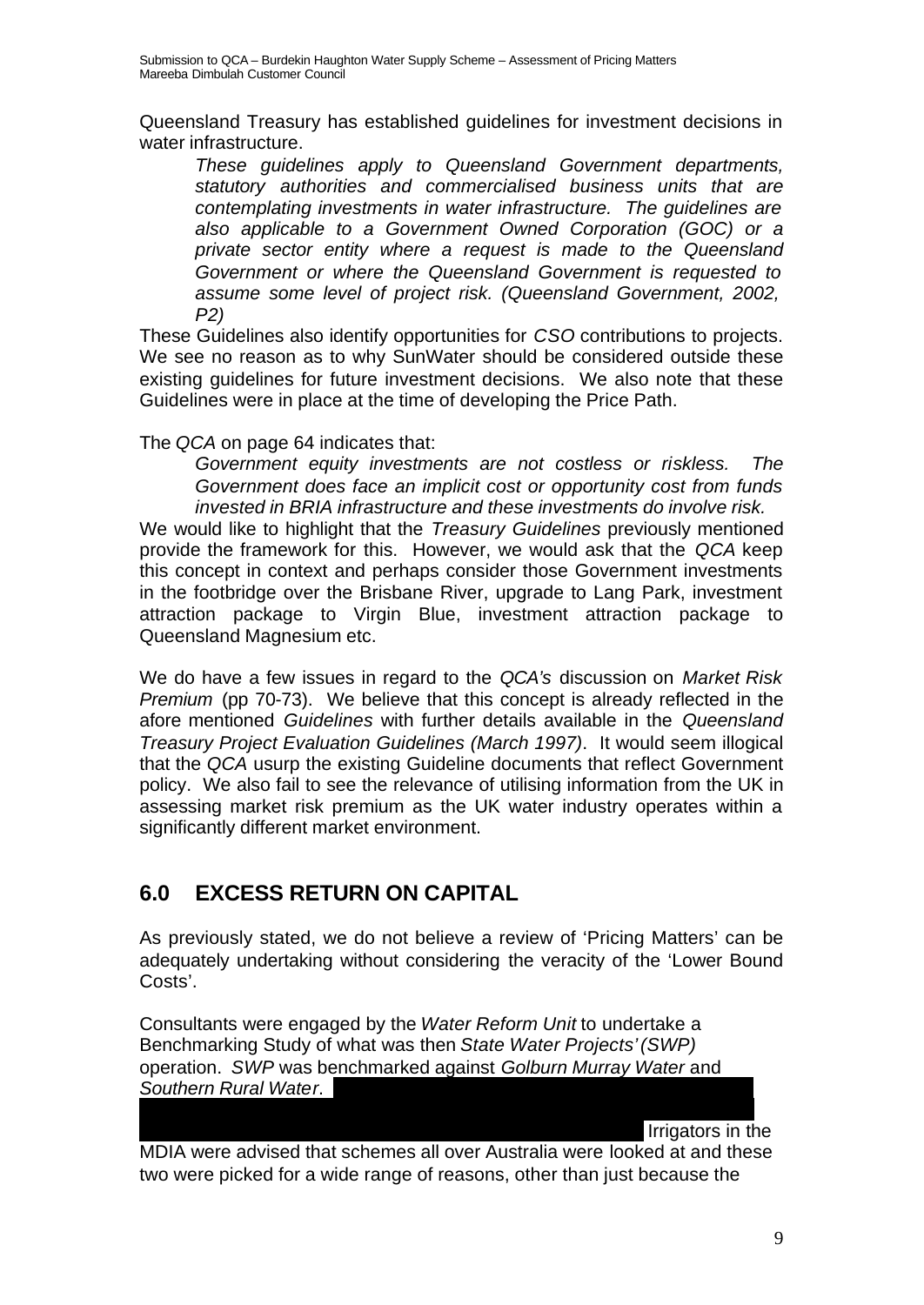

#### **Table 1**







We note that ultimately the benchmarking process as adopted by Government effectively meant that *SunWater* had to reduce its costs by 15% by the end of June 2005 to ensure that they aligned with the determined 'efficient business costs' as defined within *CoAG's Water Reform Agenda*. Advice to our Customer Council from *SunWater* indicates that *SunWater* has effectively reduced costs by 14% as of the 1<sup>st</sup> July 2002, with a further 1% reduction over the next three years. The ease with which this 14% reduction was achieved over such a short timeframe could be the result of a number of outcomes including, the benchmarking process was significantly flawed and efficient business costs are significantly less than those identified by the *WRU*. We believe the *QCA* needs to look at the benchmarking process in considerably more detail.

Government currently transfers funds to *SunWater* (as a *CSO*) equivalent to the difference between the predetermined efficient business costs and *SunWater's* planned operational costs based on a straight-line regression that sees 15% diminish to 0% over the 5 years of the current price path. In any event the cost reductions achieved by *SunWater* currently sees the *CSO* paid by Government being significantly more than the difference between the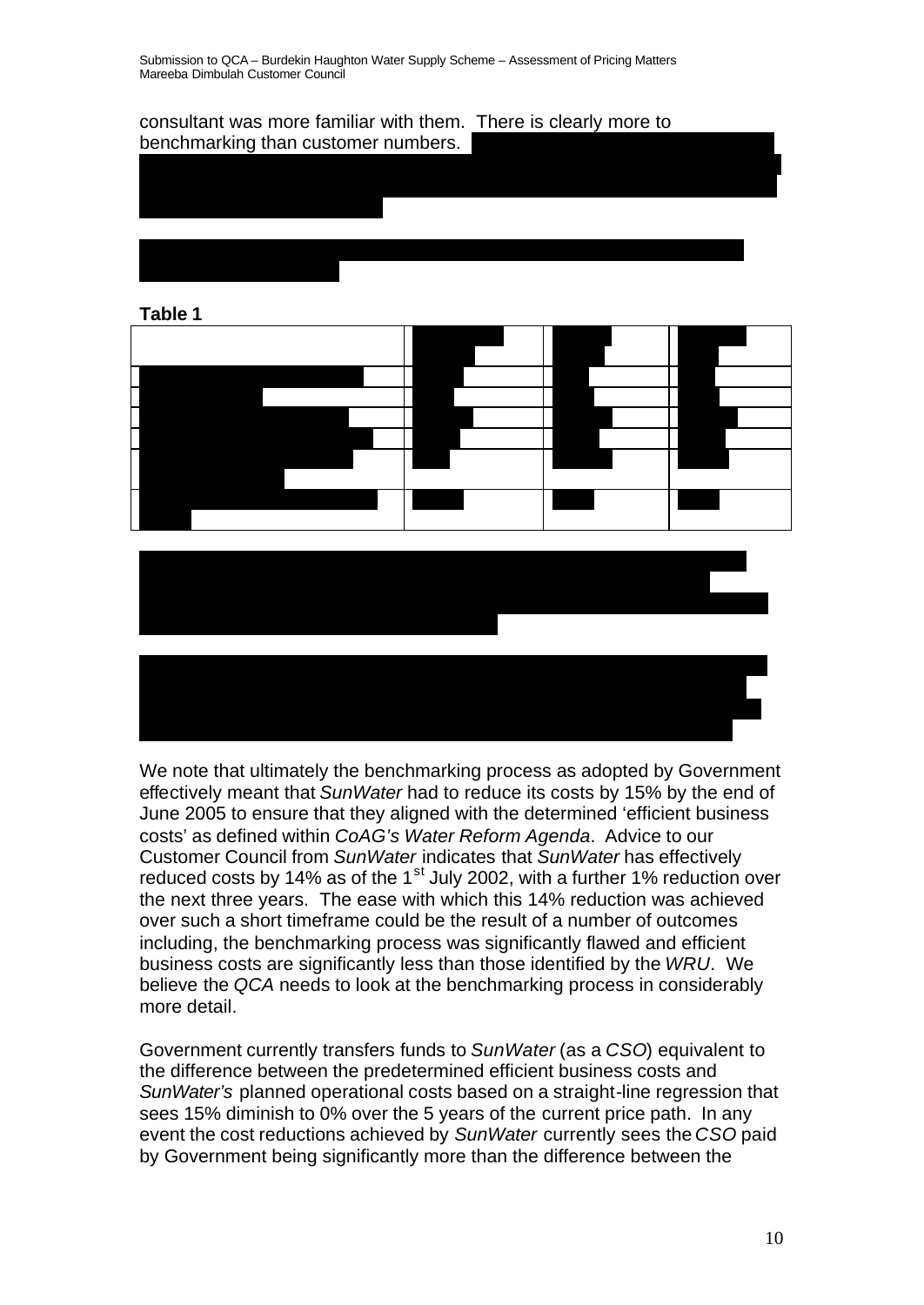predetermined efficient business costs and *SunWater's* operational costs for 2001-02 and inevitably for 2002-03.

Discussion on *CSO's* as outlined by *CoAG* should also be discussed in *Section 6.1* of the *Draft Report*.

# **7. APPROPRIATENESS OF POSITIVE RATES OF RETURN**

In relation to the discussion in this Section regarding the future investment decisions, we draw the *QCA's* attention to the *Guidelines for Financial and Economic Evaluation of New Water Infrastructure in Queensland* and *Queensland Treasury Project Evaluation Guidelines (March 1997)*.

Once again there needs to be discussion of the role that a recognised *CSO* can play in future investment decisions, consistent with the State Government's *Community Service Obligations: A policy Framework* and *CoAG*.

We fail to see the relevance of statements such as, *'As the current price paths do not provide a mechanism by which SunWater can capitalise on past capacities to pay, it would be inappropriate to reduce the return when the capacity to pay is low.' (P 92)* As previously stated, in times past *SunWater* did not even exist and the Government of the day clearly were cognisant of other economic and community drivers of investment decisions of Government.

Documents obtained under a Freedom of Information (FOI) application indicated that the *WRU* in its price path determination acknowledged the capacity for the price path to be modified or updated during its life where better-cost information enables a more accurate reflection between schemes. Where this might mean higher prices such costs should be borne by the Government. This is contrary to current Government advice provided to irrigators. Equally we believe that this provides Government with the capacity to review capacity to pay issues based on inputs since the implementation of the price path e.g. sugar price. We note that *Hildebrand's* optimistic scenario of \$35/tonne would appear to be **extremely** optimistic given continued plantings in Brazil and other nations such as Costa Rica. There is currently significant world over production and there are no market indications that this situation will change over the life of the current price path.

We also note that the sugar prices used by the Department of Natural Resources and Mines (NR&M) in developing the Draft Water Resource Plan for the Barron catchment utilise a less than 'optimistic' sugar price. We would like to see some consistency in how NR&M interprets and applies projected sugar prices.

In relation to the comment on page 95 of the *Draft Report* regarding *NCP* payments by the Federal Government to the States, we draw attention once again to the speech made by the Deputy Prime Minister as previously quoted.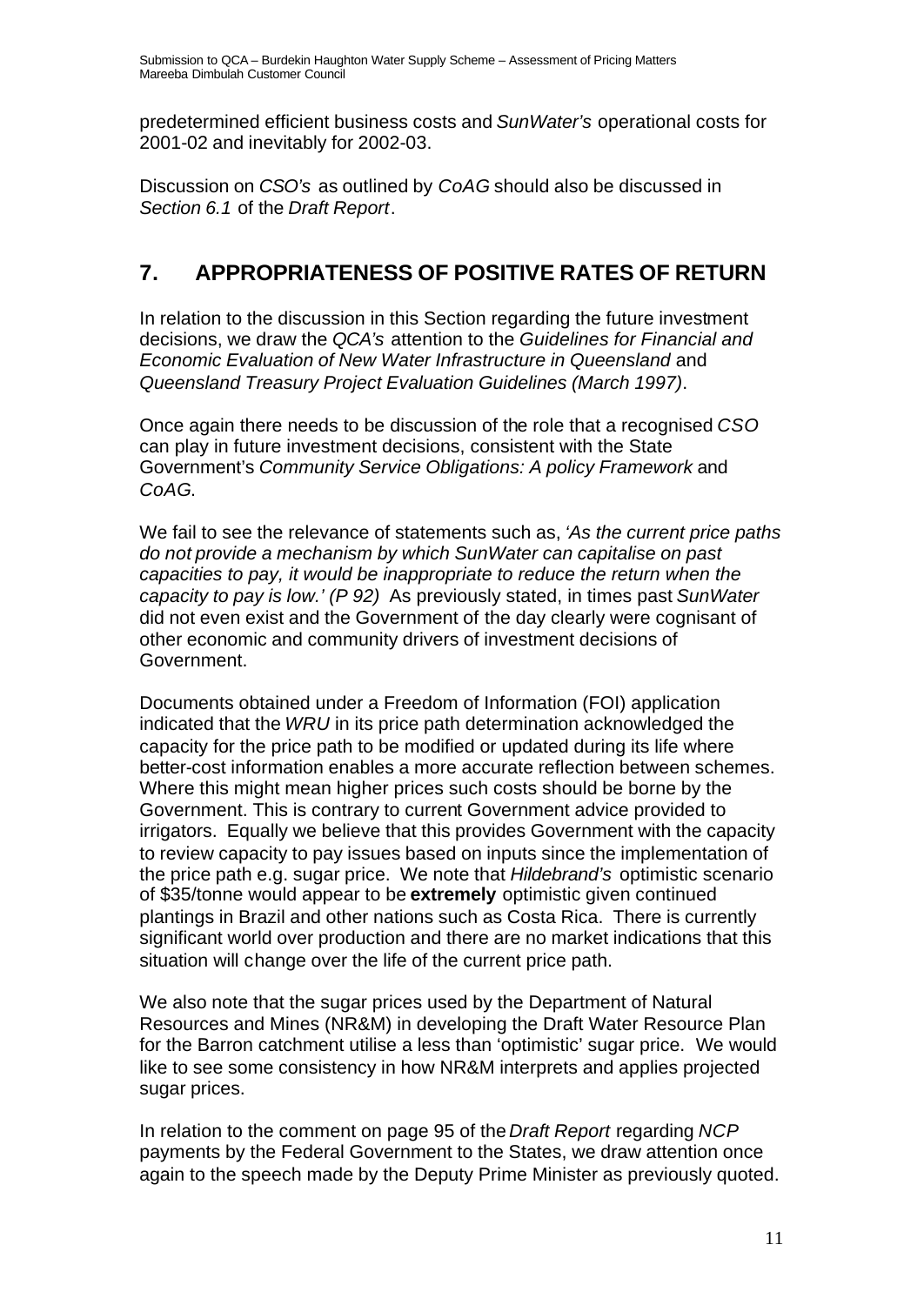We concur with the statements by BRIAC in relation to such payments and also to comments regarding past investments by Government.

We also agree with *Davco Farming's* comment *(P95)* in relation to *SunWater's* central office being located in Brisbane. In terms of efficient business costs we urge the *QCA* to seriously look at this matter, as we believe central office costs would be significantly reduced if relocated to a regional centre. We believe this would also enhance service provision.

We also suggest that the QCA Draft Report does not consider a relationship between price and water demand i.e. increasing price would lead to less usage and ultimately lead to lower returns to SunWater. To argue otherwise would require the existence of a ready market capable of paying more for the resource. Discussion regarding the opportunity cost is irrelevant in terms of past investment decisions. In such cases the opportunity cost is \$0.

If the QCA sees this as a disincentive for Government, then further serious consideration should be given to Local Management. We understand that the Burdekin Irrigators did express serious interest in taking over the management of the scheme. If the *QCA's* view in this regard reflects Government's opinion then the Burdekin should make the transition to local management and be used as a test case.

In relation to the Section relating to *Public Interest (pp 99-101)* the *QCA* notes that wider community benefits are best assessed by Government. We would be pleased to be advised as to which arm of Government is providing it with the necessary information to make an informed decision in this regard. We believe the *QCA* has a role to play in this area, as it remains an unfunded and unacknowledged role of Government.

#### The *QCA* notes that:

*..acceptance of the argument that a particular activity generates other benefits to the economy which can then be taxed would see all activities in the economy subsidised; and…. (P100)*

Whilst the *QCA* goes on to acknowledge linkages with other elements of the economy, we further support BRIAC in their assertions of broader community benefits.

*From the results of irrigation on a large scale in Victoria, it has been estimated that forty (40) percent of the increased value of production from an irrigation project accrues to the Commonwealth and State Governments directly in water charges and indirectly in fares, freights and taxes….. It may perhaps be greater and a substantial proportion of it will go to the Commonwealth Government. (Nimmo, 1952, P 12)*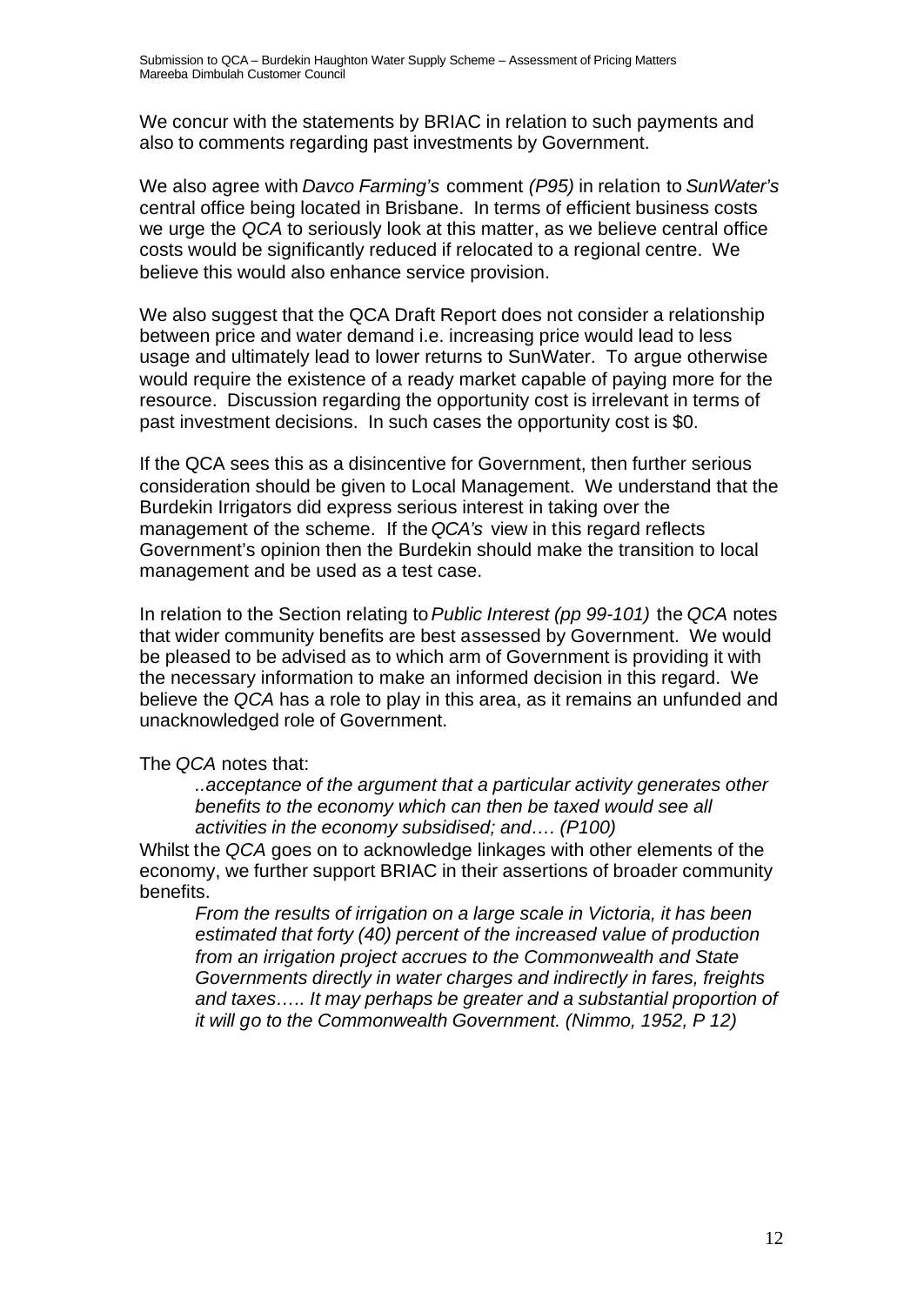*The Authority notes that the return to SunWater above lower bound only accounts for 2 to 3% of the cost of sugarcane production in the BRIA. (P103)*

In the case of growers, they have no options other than to absorb cost increases. This is particularly the case in terms of legislative cost imposts that have been a regular feature of recent Governments that have effectively chipped away at margins. As such, 2 to 3% may well be the entire profit margin of the farming operation.

## **8.0 CONCLUSIONS**

- 1. The majority of determinations made by the *QCA* support the *BRIAC's* position.
- 2. The Ministerial Direction for the *QCA* to accept 'lower bound costs' for the Burdekin compromises the veracity of the review.
- 3. It is not the role of this Government to change the investment parameters of previous Governments without due compensation being made from Commonwealth *NCP* payments.
- 4. Past Government investment decisions were made for a number of reasons other than solely economic returns from sale of land and water.
- 5. Past Government investments are sunk costs as acknowledged by *IPART*.
- 6. Federal Government funding was in fact a contribution to capital.
- 7. The approach adopted by the *QCA* to strip out costs associated with redundant capacity of the Burdekin scheme is inaccurate and does not represent the intent of the investment decision. A more accurate approach would have been to incorporate those planned revenues that did not eventuate.
- 8. The determination of the benchmarked efficient costs for *SunWater* is flawed.
- 9. The 'capacity to pay' issue must be reviewed since the implementation of the Price Path based on actual realised sugar price over the last two years and more accurate estimates of sugar price over the next three years.
- 10.It is irrelevant that *SunWater* did not have the opportunity to take advantage of irrigators' greater capacity to pay in years prior to its existence.
- 11.A significant gap exists between the funding required to maintain irrigation schemes in perpetuity and achieving a rate of return that ultimately provides a dividend to Government. This matter should be considered together with capacity to pay issues. The first scenario also complies with *CoAG's Water Reform Agenda*.
- 12.The *QCA* needs to identify the wider community benefits of schemes and in so doing identify an appropriate *CSO* that is then appropriately recognised in water price determinations. Annual reports of *SunWater's* pervious entities (e.g. *DPI*, *WRC*, *IWSC*) reported on visitor numbers to storages. Clearly tourism needs to be reflected in the *CSO*.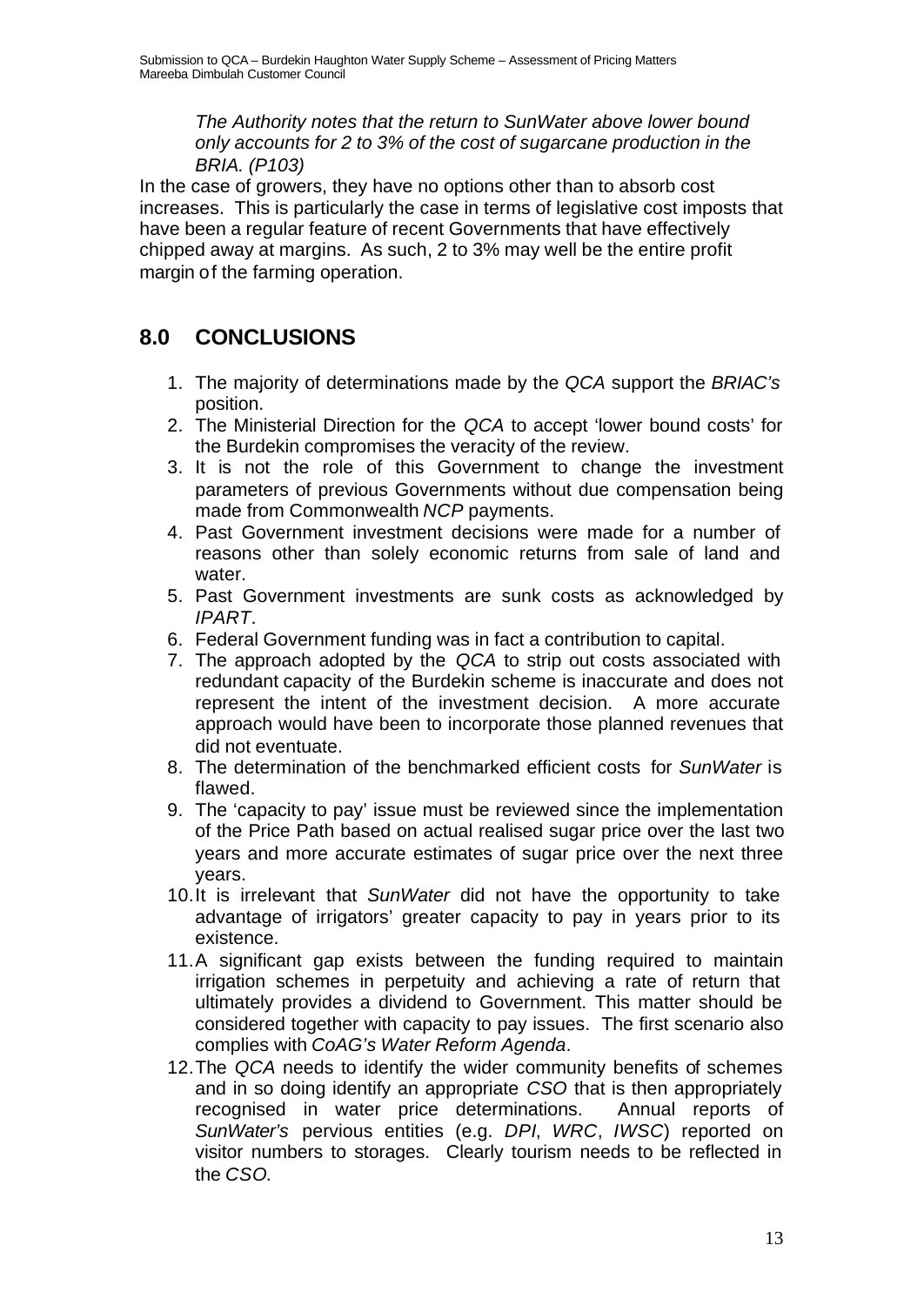## **9.0 ENQUIRIES**

Direct all enquires regarding this submission to: Murray Smith **Secretary** Mareeba Dimbulah Customer Council PO Box 1359 MAREEBA Q 4880

Telephone: (07) 4092 6065 Mobile: 0409 921899 Email: murraysmith@cyberwizards.com.au